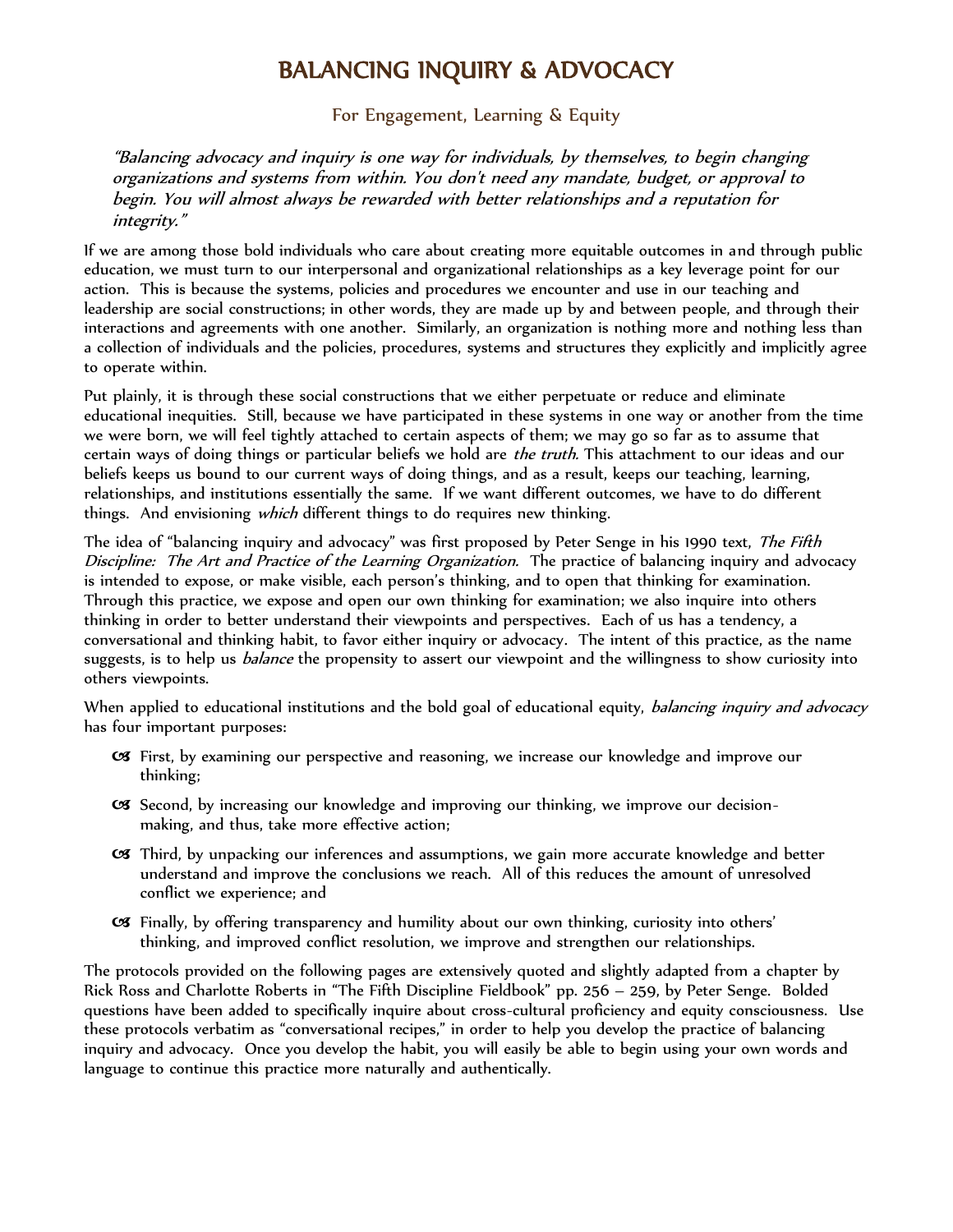## PROTOCOLS FOR IMPROVED ADVOCACY

| What to do                                                                                                                     | What to say                                                                                                                                                                                                                 |
|--------------------------------------------------------------------------------------------------------------------------------|-----------------------------------------------------------------------------------------------------------------------------------------------------------------------------------------------------------------------------|
| State your assumptions, and describe the data that<br>led to them                                                              | "Here's what I think and here's how I got there."                                                                                                                                                                           |
| Explain your assumptions.                                                                                                      | "I assumed that"                                                                                                                                                                                                            |
| Make your reasoning explicit                                                                                                   | "I came to this conclusion because"                                                                                                                                                                                         |
| Explain the context of your point of view: who will<br>be affected by what you propose, how they will be<br>affected, and why. | "The important factors in the context that I see are"<br>"My proposal/position tends to benefit( <i>list individuals</i><br>or groups of people)and tends to disadvantage(list<br>individuals or groups of people) because" |
| Give examples of what you propose even if they're<br>hypothetical or metaphorical.                                             | "To get a clear picture of what I'm talking about,<br>imagine you're a student/parent/teacher who will be<br>affected"                                                                                                      |
| As you speak, try to picture the other people's<br>perspectives on what you are saying.                                        |                                                                                                                                                                                                                             |

## Make your thinking process visible (walk up the ladder of inference slowly).

#### Publicly test your conclusions and assumptions.

| What to do                                                                                                                                                                                                                                                                                                                                  | What to say                                                                                                                                                                                                                                                                                                                                                                                               |
|---------------------------------------------------------------------------------------------------------------------------------------------------------------------------------------------------------------------------------------------------------------------------------------------------------------------------------------------|-----------------------------------------------------------------------------------------------------------------------------------------------------------------------------------------------------------------------------------------------------------------------------------------------------------------------------------------------------------------------------------------------------------|
| Encourage others to explore your model, your<br>assumptions, and your data.                                                                                                                                                                                                                                                                 | "What do you think about what I just said?" or "Do<br>you see any flaws in my reasoning?" or "What can<br>you add?"                                                                                                                                                                                                                                                                                       |
| Refrain from defensiveness when your ideas are<br>questioned. If you're advocating something<br>worthwhile, then it will only get stronger by being<br>tested. If you're missing an important intercultural<br>or equity consideration, it will surface and allow<br>your ideas to evolve to be more sensitive, adaptive,<br>and equitable. | "What might be some unintended consequences for<br>individuals or systems of my proposal/ thinking/<br>position? What patterns of advantage or<br>disadvantage are replicated or challenged in that<br>scenario?"<br>"What/whose norms/values/assumptions do you see<br>elevated and affirmed in my proposal? Whose<br>perspectives or positions do you see discounted or<br>disregarded in my position?" |
| Reveal where you are least clear in your thinking.<br>Rather than making you vulnerable, it defuses the<br>force of advocates who are opposed to you, and<br>invites improvement.                                                                                                                                                           | "Here's one aspect which you might help me think<br>through"                                                                                                                                                                                                                                                                                                                                              |
| Even when advocating, listen, stay open, and<br>encourage others to provide different views.                                                                                                                                                                                                                                                | "Do you see it differently?"                                                                                                                                                                                                                                                                                                                                                                              |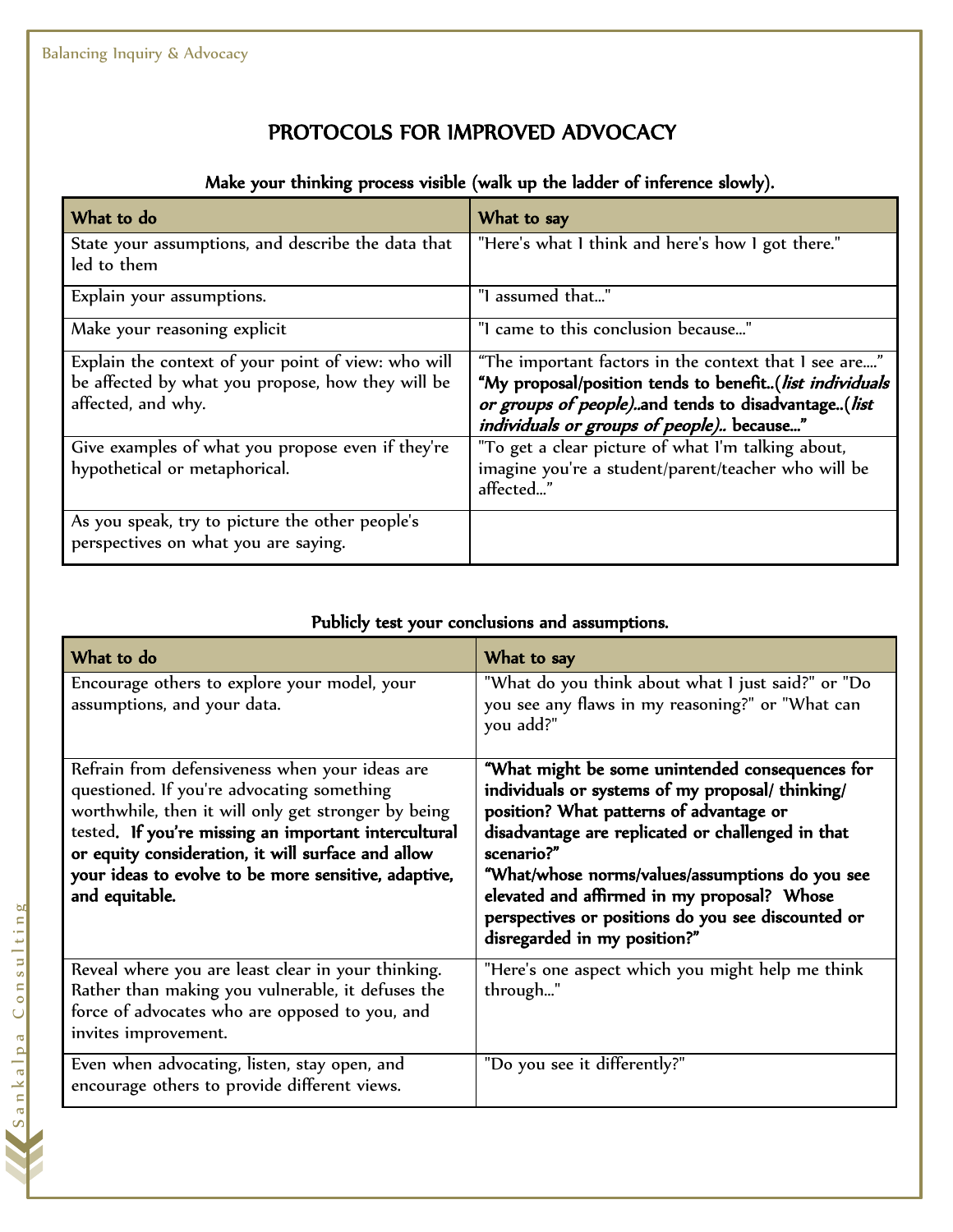## PROTOCOLS FOR IMPROVED INQUIRY

| What to do                                           | What to say                                        |
|------------------------------------------------------|----------------------------------------------------|
| Gently walk others down the ladder of inference and  | "What leads you to conclude that?" "What data do   |
| find out what data they are operating from.          | you have for that?" "What causes you to say that?" |
| Use unaggressive language, particularly with people  | Instead of "What do you mean?" or "What's your     |
| who are not familiar with these skills. Ask in a way | proof?" say, "Can you help me understand your      |
| which does not provoke defensiveness or "lead the    | thinking here?"                                    |
| witness."                                            |                                                    |
| Draw out their reasoning. Find out as much as you    | "What is the significance of that?" "How does this |
| can about why they are saying what they're saying.   | relate to your other concerns?" "Where does your   |
|                                                      | reasoning go next?"                                |
| Explain your reasons for inquiring, and how your     | "I'm asking you about your assumptions here        |
| inquiry relates to your own concerns, hopes, and     | because."                                          |
| needs.                                               |                                                    |

## 1. Ask others to make their thinking process visible.

| What to do                                           | What to say                                         |
|------------------------------------------------------|-----------------------------------------------------|
| Test what they say by asking for broader contexts,   | "How would your proposal affect?" "Is this similar  |
| or for examples.                                     | to?" "Can you describe a typical example?"          |
|                                                      | "What dominant cultural norms are elevated or       |
|                                                      | affirmed in your proposal? What other cultural      |
|                                                      | norms are at play and how are they viewed/treated?" |
| Check your understanding of what they have said.     | "Am I correct that you're saying?"                  |
| Listen for the new understanding that may emerge.    |                                                     |
| Don't concentrate on preparing to destroy the other  |                                                     |
| person's argument or promote your own agenda.        |                                                     |
| Again, inquire about what has led the person to that | "How did you arrive at this view?" "Are you taking  |
| view.                                                | into account data that I have not considered?"      |
| Make sure you truly understand the view.             | "If I understand you correctly, you're saying that" |
| Explore, listen, and offer your own views in an open | "Have you considered"                               |
| way.                                                 |                                                     |
| Listen for the larger meaning that may come out of   |                                                     |
| honest, open sharing of alternative mental models.   |                                                     |
| Use your left-hand column as a resource.             | "When you say such-and-such, I worry that it        |
|                                                      | means"                                              |
| Raise your concerns and state what is leading you to | "I have a hard time seeing that because of this     |
| have them.                                           | reasoning"                                          |

#### 2. Compare your assumptions to theirs.